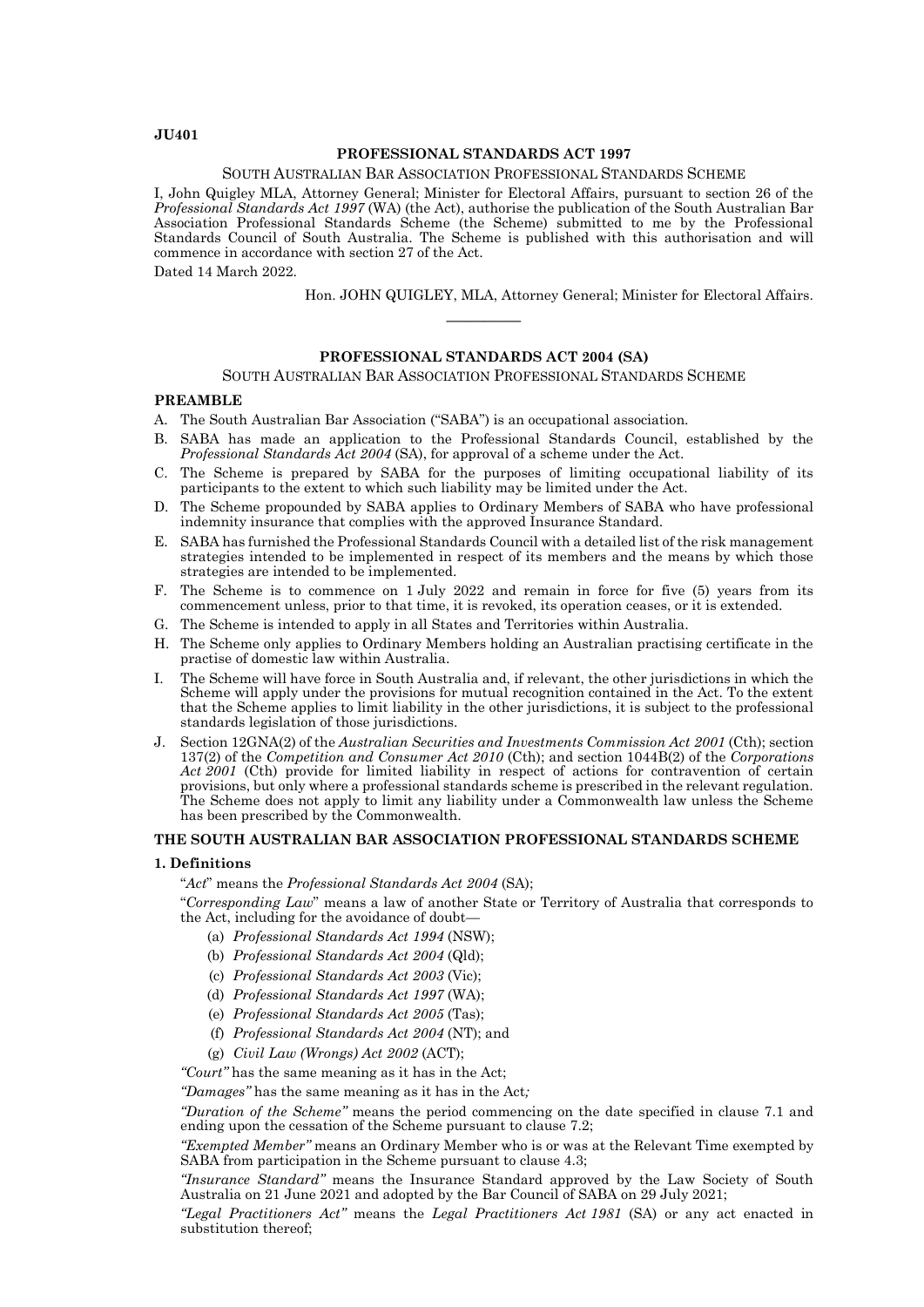*"Monetary Ceiling"* means, in respect of a liability in respect of a cause of action founded on an act or omission occurring after the commencement of the Scheme, \$1,500,000;

*"Occupational Liability"* has the same meaning as it has in the Act;

*"Ordinary Member"* for the purposes of the Scheme means a person who is or was at a relevant time an ordinary member or bar reader member within the meaning of and pursuant to the Constitution of SABA (as amended from time to time);

*"Person"* means an individual or a body corporate;

*"Relevant Time"* means, in respect of a liability potentially limited by the Scheme, the time(s) of the act(s) or omission(s) giving rise to the liability;

*"SABA*" means the South Australian Bar Association Incorporated;

*"the Scheme"* means the South Australian Bar Association Professional Standards Scheme constituted herein;

*"Scheme Participant"* means a person referred to in clause 4.1 or 4.2.

### **2. Occupational Association**

2.1. The Scheme is a scheme under the Act prepared and conducted by SABA whose scheme management address is 24 Flinders Street, Adelaide, South Australia.

### **3. Jurisdictions in which the Scheme Applies**

- 3.1. The Scheme applies in South Australia pursuant to the Act.
- 3.2. The Scheme applies in New South Wales, Victoria, Queensland, Western Australia, Tasmania, the Australian Capital Territory and the Northern Territory pursuant to the Corresponding Laws of each of those jurisdictions respectively.
- 3.3. Notwithstanding anything to the contrary contained in this Scheme, if in particular circumstances giving rise to Occupational Liability, the liability of any person who is subject to this Scheme should be capped by both this Scheme and also by any other scheme under professional standards legislation (whether of this jurisdiction or under the law of any other Australian State or Territory) and if the amount of such caps should differ, then the cap on the liability of such person arising from such circumstances which is higher shall be the applicable cap.

### **4. Persons to Whom the Scheme Applies**

4.1. The Scheme applies to all persons who—

- 4.1.1. are or at the Relevant Time were Ordinary Members of SABA holding a current practising certificate;
- 4.1.2. are or were at the Relevant Time not Exempted Members; and
- 4.1.3. have professional indemnity insurance that complies with the Insurance Standard.
- 4.2. The Scheme applies to all persons to whom the Scheme applies by virtue of sections 20, 21, and 22 of the Act and any Corresponding Laws.
- 4.3. SABA may, upon application by an Ordinary Member, exempt that person from participation in the Scheme with effect from a date specified by SABA on or after the date on which the exemption is granted.
- 4.4. SABA may, upon application by an Ordinary Member, revoke an exemption of that person from participation in the Scheme with effect from a date specified by SABA.

# **5. Conferral of Discretionary Authority**

5.1. The Scheme confers on SABA a discretionary authority, on application by a Scheme Participant, to specify in relation to the person a higher maximum amount of liability than would otherwise apply under the Scheme in relation to the person either in all cases or in any specified case or class of case, being a specified amount not exceeding \$50 million.

# **6. Limitation of Liability**

- 6.1 The Occupational Liability of a person who is or at the Relevant Time was a Scheme Participant in respect of a cause of action founded on an act or omission occurring during the Duration of the Scheme is limited to the amount of the Monetary Ceiling.
- 6.2 The liability which is limited by clause 6.1 extends to a liability for Damages but excludes a liability to which the Act does not apply from time to time by reason of section 5 thereof or, if the liability is governed by a Corresponding Law, excludes a liability to which the Corresponding Law does not apply from time to time by reason of its provisions.
- 6.3 The operation of clause 6.1 limiting the liability of a person is subject to the proviso that the person is able to satisfy the Court that—
	- 6.3.1 the person has the benefit of an insurance policy or policies in accordance with the Insurance Standard insuring the person against the Occupational Liability to which the cause of action relates; and
	- 6.3.2 the amount payable under the policy or policies in respect of that occupational liability is not less than the amount of the Monetary Ceiling.
- 6.4 The limitation of liability that, in accordance with this Scheme and the Acts, applies in respect of an act or omission continues to apply to every cause of action founded on it, irrespective of when the proceedings are brought in respect of it, and even if the Scheme has been amended or has ceased to be in force.